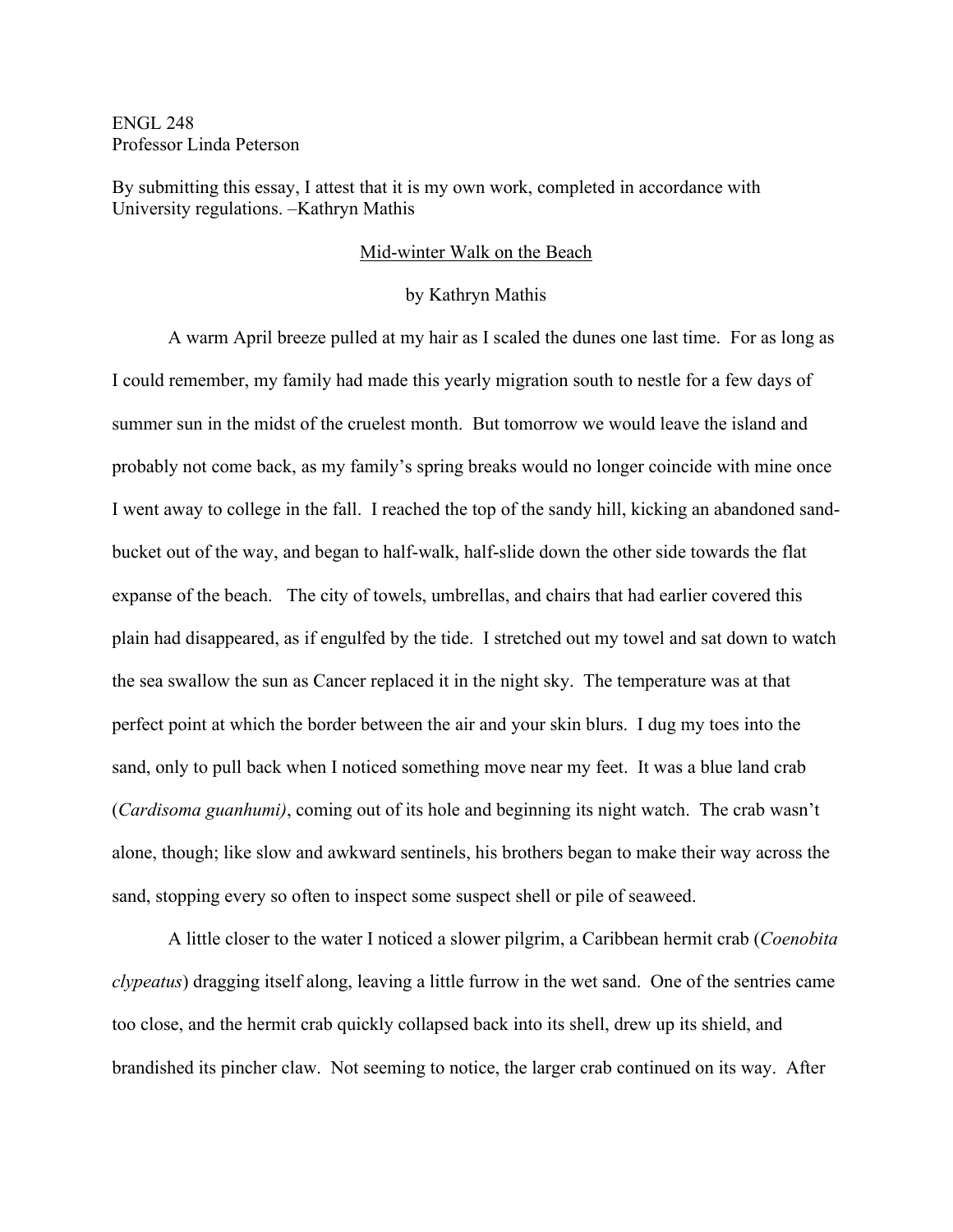waiting for a moment, the hermit crab probed the air with its feelers, like a blind man knocking at the ground in front of him for ledges or obstacles. Finding his path clear from obstruction, he drew back his facemask and poked out his legs and eyestalks, once again pulling himself slowly forward across the beach. At first I thought the crab was simply scouring the sand for some bit of food or water, but as it came to rest once more, this time without any enemy in sight, I realized that the little knight was on a more serious quest. He stopped next to a greenish shell, slightly larger than his current white one. But as he came to rest, he withdrew and shielded his face once more. I thought for a moment that maybe I had been too quick to assume that the crab had ambitions to storm and claim the walls of this new castle. But then the crab reared back, exposing his eyes, legs, and claw, held high like a sword in front of him, and then, all at once, the crab's bare back and tail followed. The hermit stood naked in the moonlight. Without his armor he was particularly ugly. He was no longer recognizable as a hermit crab. Instead he was a jumble of armored limbs with a soft, fleshy tail dragging behind. He was a grotesque mixture of shell and skin, like some evolutionary misstep between a worm and a lobster.

2

The hermit crab darted forward, apparently able to move more quickly when not carrying his heavy shield. Before he could reach his destination, though, I reached down and picked up the new shell. The naked crab stood stunned for a moment as I rolled the shell over in the palm of my hand. In one swift move, I had stripped him to his barest essentials. I had robbed him of shield, hearth, bed, and gate. Though this is not to say that I had technically taken anything away that was vital or organic to the crab. He could've lived, swum, dug, and made little crabs without the shell. I hadn't taken away that which made him a crab, but at the same time in removing his suit I had stolen his identity. Without the hermitage the hermit became just a crab, and barely even that, by the pitiful looks of him.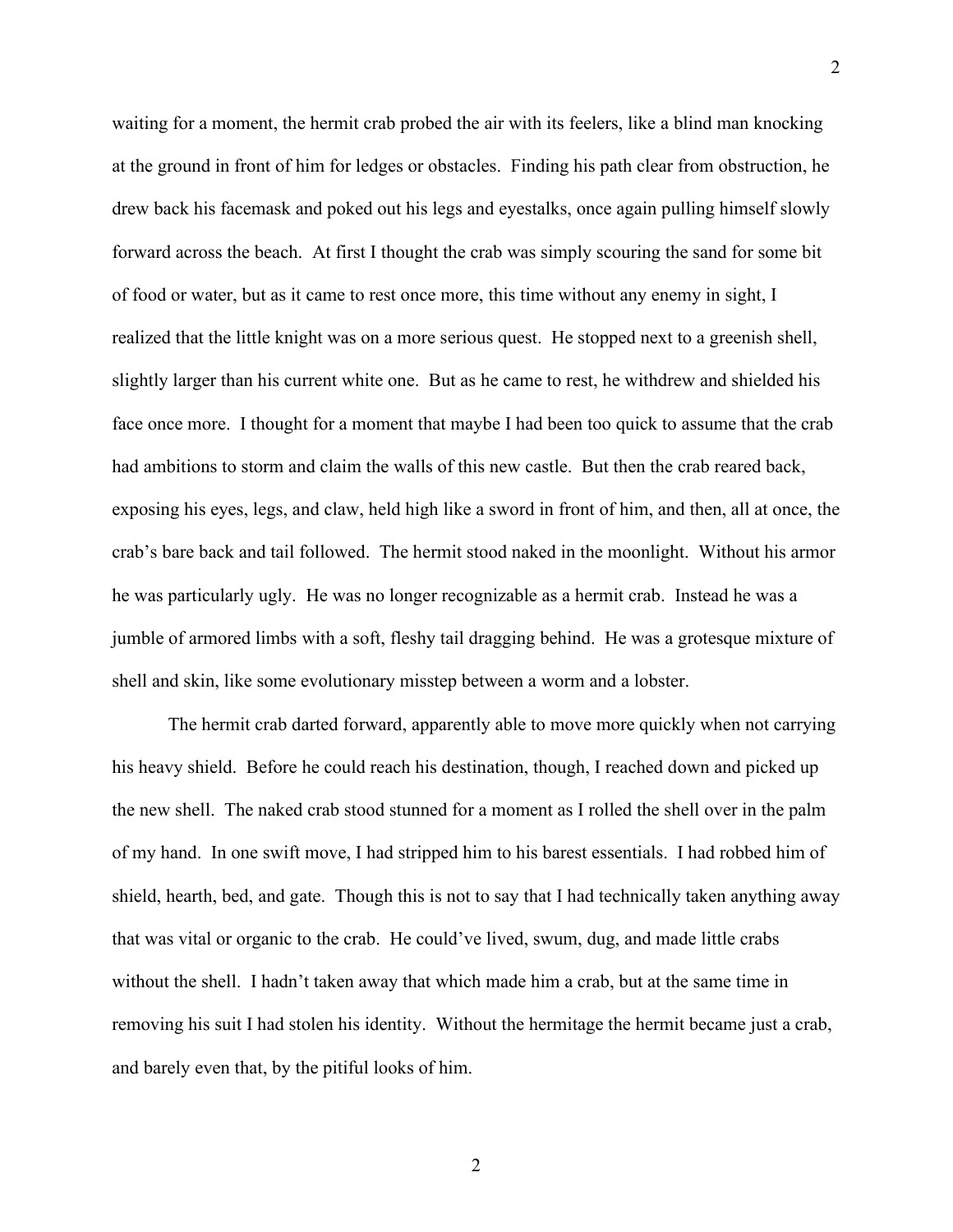Can the hermit crab exist outside his suit? Hermit crabs are not born into shells. They actually spend much of their young lives swimming free. If a crab survives his childhood, though, he realizes at some point in his adolescence that it is dangerous to live exposed. He suddenly wants a front to retreat behind, a suit to keep his soft naked back protected and hidden from view. The first shell does not grow naturally from the crab, but is manufactured by his neighbors. The crab comes to shore and searches for a suit that he thinks will best provide for and protect him. He chooses the shell, but must then conform to it. The crab does not dictate the shape of the shell, but instead the shell dictates the growth of the crab. If the shell twists to the right, the back of the crab will spiral to the right. If the crab picks up a hollow piece of bamboo, his back will grow straight as the rod itself.

Sometimes, I'm told, the crab doesn't even go in search of its new shell; instead the shell comes to him. The crab will see one of his brothers, lust after his shell, and rip it from his back.

I could picture the battle. Two crabs would spot each other across the sand and wobble towards each other, like off-balance jousters struggling to stay on their mounts. One would grab at the shell of the other, shaking it, while trying to keep his own limbs from being ripped from his body. After a long siege the loser would concede his castle and limp naked into the shadows. The victor would claim his prize, slipping into the new armor and scuttling away once he was sure that the cut suited him. A moment later the loser would re-emerge and put on the abandoned shell, body and pride wounded, but still clothed, just now in green rather than white.

But even without war, the crab pursues his spoils: bigger, shinier covers for his back. His first shell fits well when he puts it on, but then it slowly begins to pinch at the crab. He realizes that his current suit is too constraining, that he has naturally outgrown it. The crab then lays down this first suit, his schoolboy uniform, and steps outside to give himself room to grow.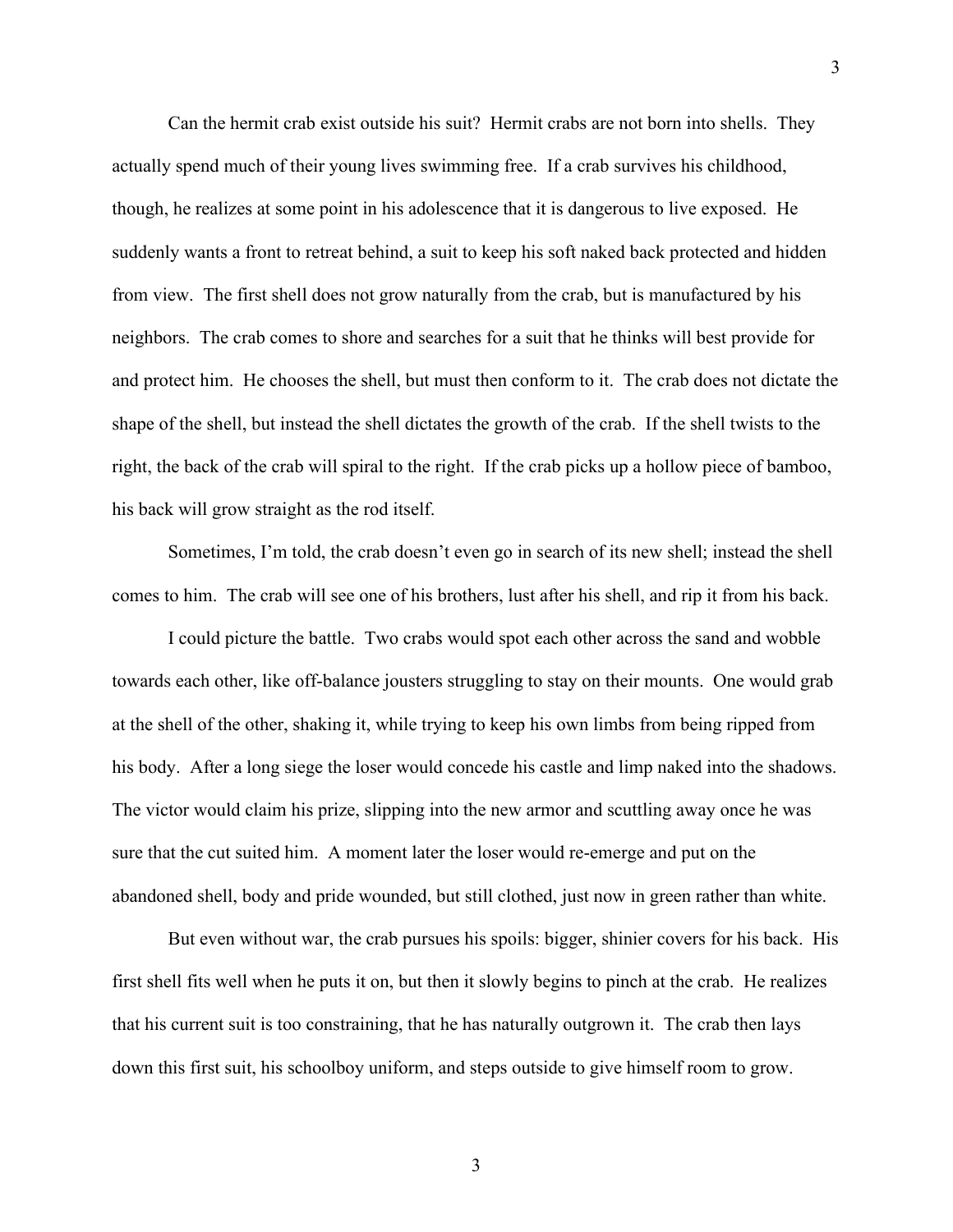Then, outside his shell, the crab becomes unsure of himself. He is a larger and stronger, but more recognizable target than he was in his youth. It is in that moment of bareness, when the crab can't return to his old suit and he hasn't yet found firm ground in his new one, that he feels most vulnerable. He imagines his heel is bared to the monsters of the world: the seagulls that might come to peck at his soft underbelly, the waves that might carry him away from the firm ground of home, and the Birkenstock-clad heel of a giant that might come down to crush his head.

The leggy bug in front of me was at just such an impasse. He shifted back towards his abandoned home, but clearly he was going to have trouble returning there. I held up the new shell, the home that I had plucked from his grasp. The moonlight glinted off of its pearly interior, making it glow blue, purple, pink, and green. Looking back at the crab I felt guilty, like a thief or peeping-Tom. As slowly as I could, I bent down and placed the shell back on the ground. The crab scuttled farther away, and so I stepped back. A minute passed and then another, and I began to worry that by touching the shell I had somehow tainted it, like a nest that is disturbed, making the mother bird refuse to return home. I didn't want to be responsible for the inadvertent death of the hermit crab because I had disrupted his transition. Another minute passed, and the hermit crab thought better of his situation and lurched towards the shell. Apparently he was not so easily turned from his prize. He reached the rim and then pushed, lifted, pulled, and twisted his way backwards into the shell.

He was finally able to curl back into his new castle, leaving just his fat club of a pincher to guard the gate.

Satisfied, I looked up. The sun was entirely hidden from view now. The blue land crabs continued to scramble across the beach, popping in and out of invisible holes in the sand that I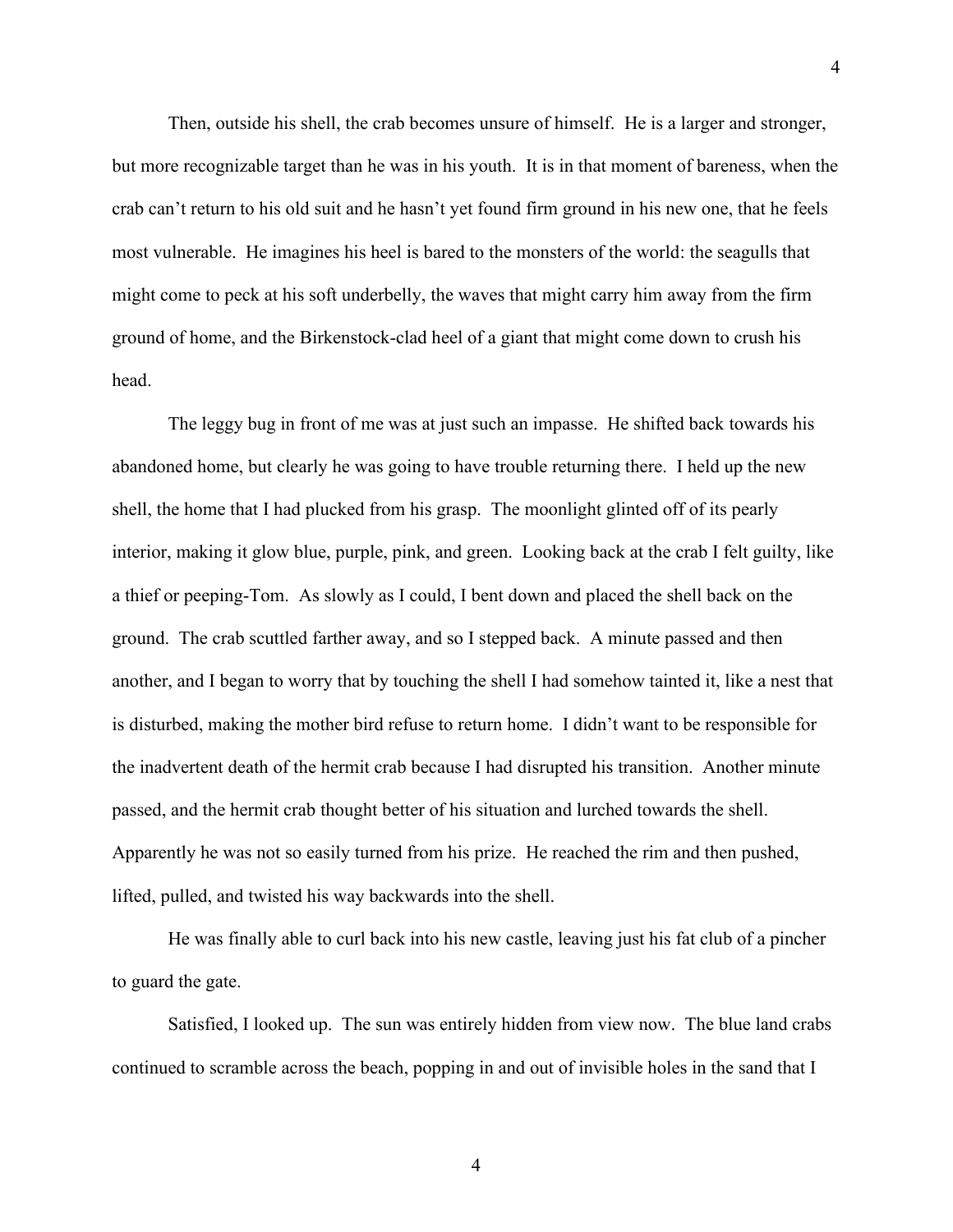imagined led down to underground fortresses. I shivered, suddenly feeling cold in my bathing suit and towel. I picked up my sweater, shaking out the sand, and pulled it over my head, then turned and headed back over the dune towards the house.

## Analysis of Midwinter Walk on the Beach

The basic structure of this piece is drawn from that of Thoreau's "ant war" section in "Brute Neighbors." In this passage Thoreau demonstrates how a nature writer can use personification of nature, specifically of animals, to comment on aspects of human nature. This trope works in two ways. It both broadens Thoreau's perspective and creates a conceit that metaphorically undermines human actions.

 First, the personification of animals changes Thoreau's perspective. Thoreau is able to step outside of the society in which the events are taking place in order to view them more impartially, one of the overarching goals of *Walden*. In my model example, the "ants" section, Thoreau views epic warfare from a distant, godlike perspective. He even goes so far as to metaphorically scrutinize the combatants by placing them under a microscope. Thus, by stepping back he finds a more scientific and objective view of events. Similarly, I take the perspective of an observer outside of the hermit crab world in my piece.

Thoreau then uses classical and historical allusions to juxtapose his objective scientific view of the battle with the more romantic view of warfare that he gets from classical literature. Thoreau seems to exalt the ant war by comparing it to the warfare found in epics such as *The Iliad*. He says of one ant, "Or perchance he was some Achilles, who had nourished his wrath apart, and had now returned to avenge or rescue his Patroclus."<sup>1</sup>\* But then he undermines this heroic vision by picking up the ants, carrying them away, and putting them under a microscope.

<sup>&</sup>lt;sup>1</sup> Henry D. Thoreau, "Brute Neighbors" in *Walden*, (Princeton, NJ: Princeton University Press, 2004), 229.

<sup>\*</sup> All other references are also from this version of *Walden* unless noted to be otherwise.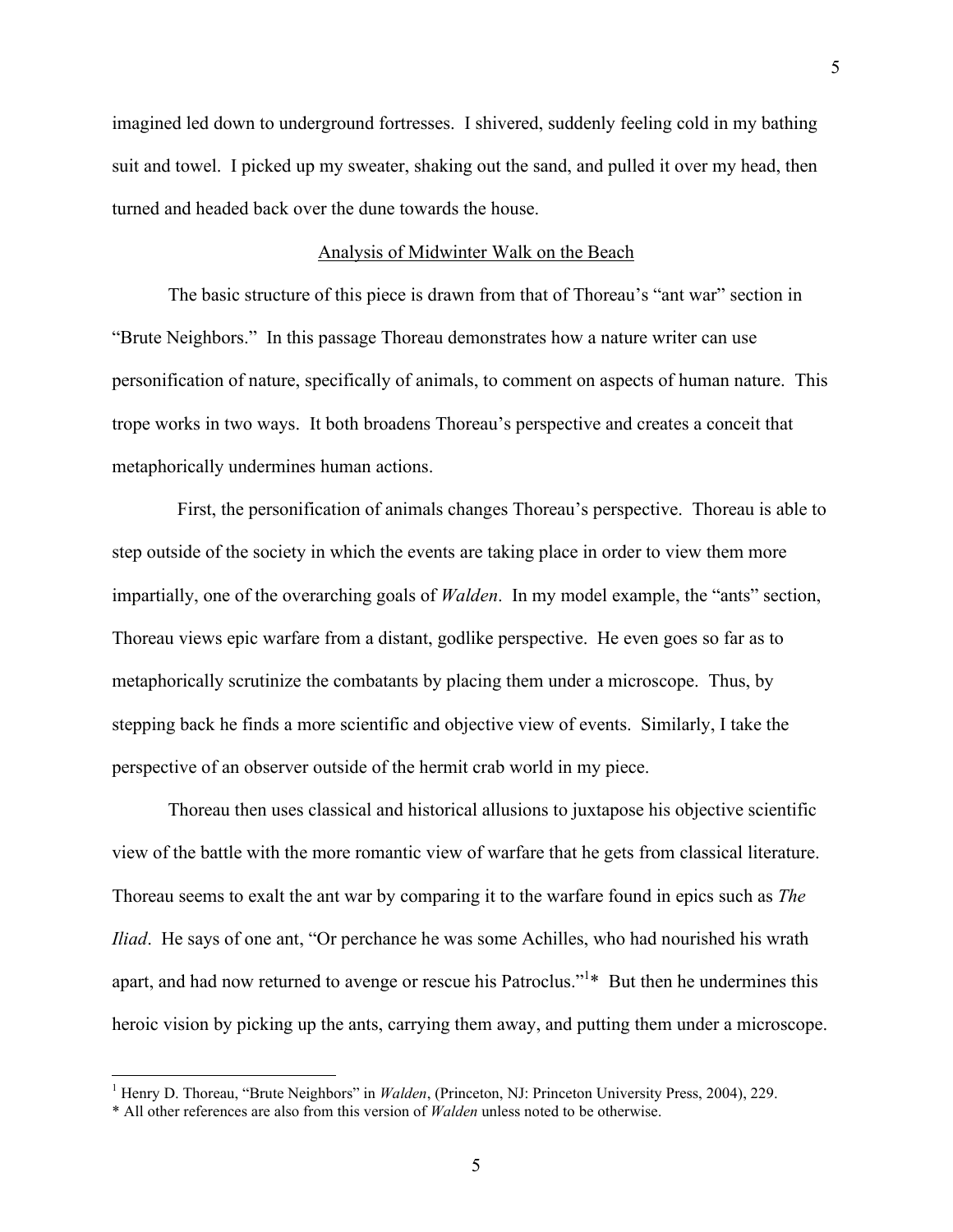Something that is huge and epic is suddenly pared down to something tiny and inconsequential. Thus Thoreau never directly criticizes war, but by linking it to the ant war he does hint that, when looked at objectively, warfare may not be as romantic as we might like to think it is.

6

In "Midwinter Walk..." I try to create a similar effect by personifying hermit crabs, comparing them to knights and warriors while also giving an objective, scientific view of their habits and life cycle. Like knights, warriors, and men in general, the hermit crabs find identity and security in their material possessions, their shell. They will even violently fight to gain or protect a shell. From a scientific viewpoint though, the shell is not the hermit crab's identity, and so maybe a hermit crab's life and identity should not revolve around its shell. This hint suggests that maybe man also places more importance on his clothes and material possessions than is natural or healthy.

I thought it was also worthwhile to use Thoreau's tendency to call upon mythological allusions not just to create a contrast to the scientific viewpoint, but also to add depth and meaning to descriptions. For example, in "Ponds" Thoreau combines the images of several creation stories including the Eden story, a classical fountain, and local American Indian folklore. First he says that, "Perhaps on that spring morning when Adam and Eve were driven out of Eden Walden Pond was already in existence," (179), and then that, "Who knows in how many unremembered nations' literatures this has been the Castalian Fountain?" (179), and finally "anciently the Indians were holding a pow-wow upon a hill here…" (182). These references change the character of the pond, they make it pure by connecting it to Eden and the folk story in which foul language is washed away, and they make it inspirational by connecting it to the Castalian Fountain. Similarly, references to Greco-Roman myth add to my piece.